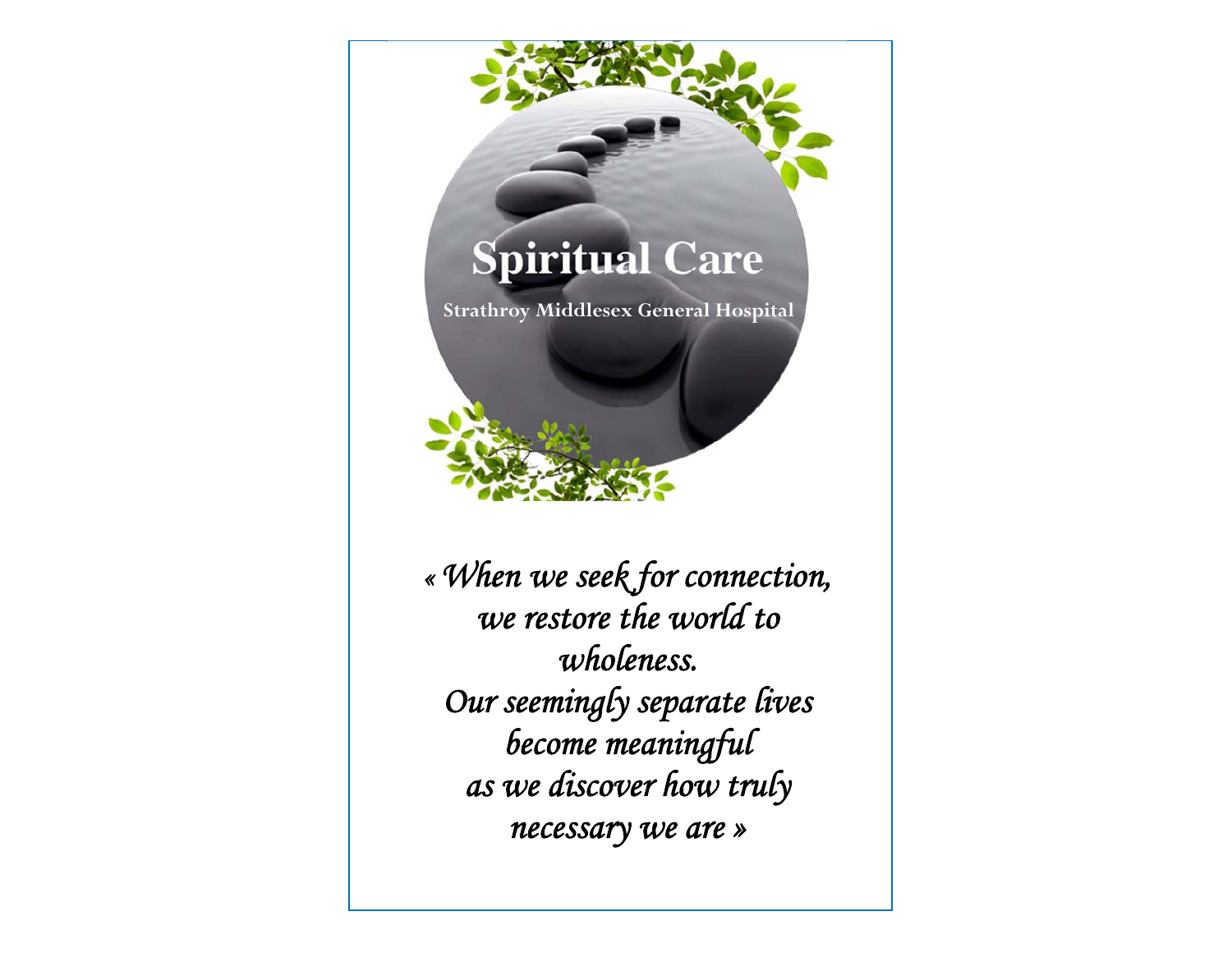### **What is Spiritual Care?**

#### **Definition**

That care which **recognizes** and **responds** to the needs of the **human spirit** when faced with trauma, ill health or sadness and can include the **need** for **meaning**, for **self worth**, to **express oneself**, for **faith support**, perhaps for rites or prayer or sacrament, or simply for a sensitive listener. Spiritual care **begins** with encouraging human contact in compassionate relationship, and moves in **whatever direction need requires.** 

The Volunteer Spiritual Care Providers at Strathroy Middlesex General Hospital are important members of our healthcare team, providing emotional and spiritual care to patients and their families, as well as our staff. They draw upon religious tradition, ritual, prayer, scripture, and sacraments to assist persons in meeting their particular needs. Our Volunteer Spiritual Care Providers will talk with patients and families directly, or help them find a spiritual leader from their own unique faith needs and traditions.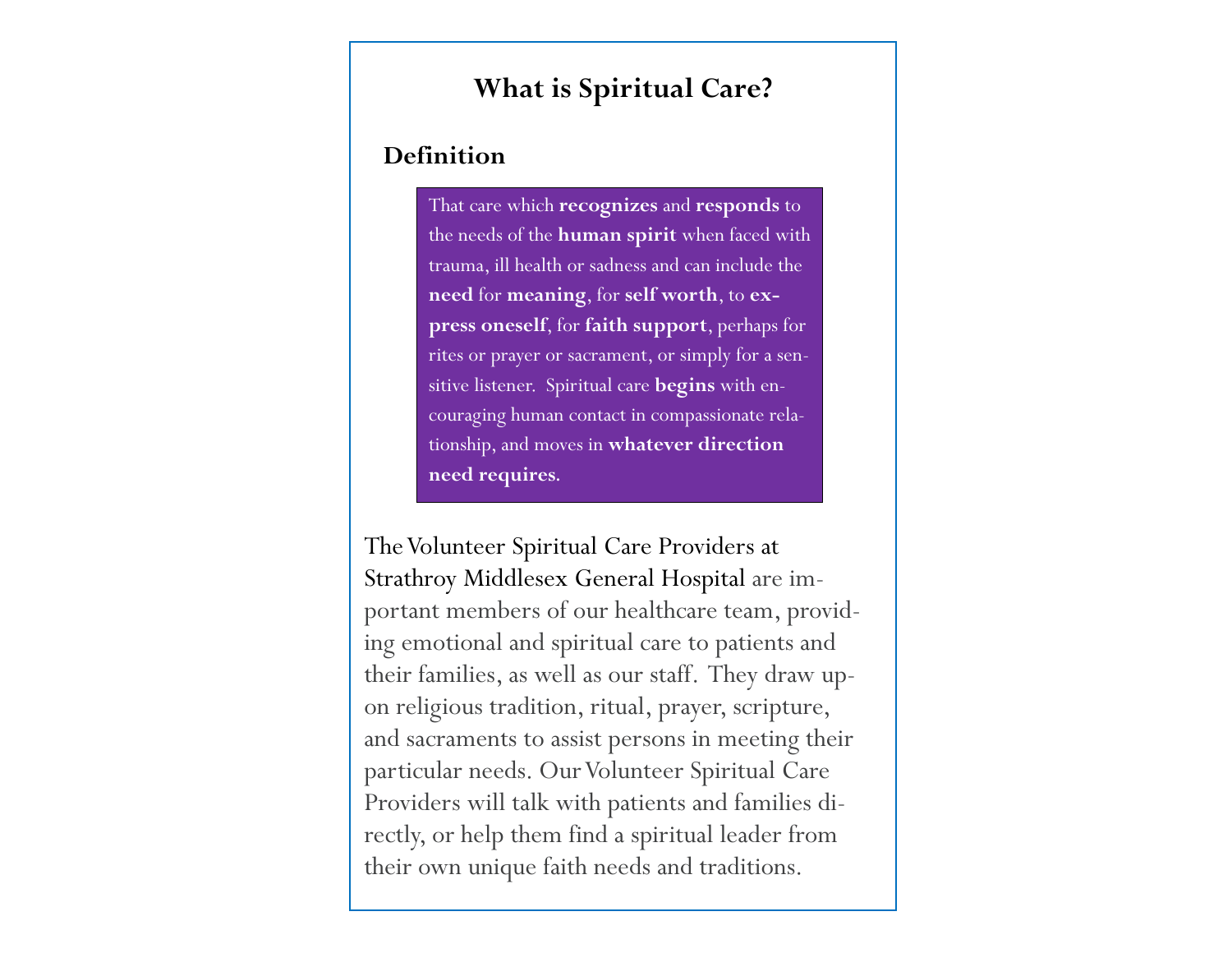

At Strathroy Middlesex General Hospital, we have a quiet space available 24/7. We also have a small chapel available to all for prayer, meditation and quiet reflection. Both of these areas are wheelchair accessible.



In accordance with the Smoke-Free Ontario Act, all areas of the Hospital are smoke free, except as under the Exemption for Traditional Use of Tobacco by Indigenous Persons. Arrangement for this exemption can be requested by first speaking with your Nurse.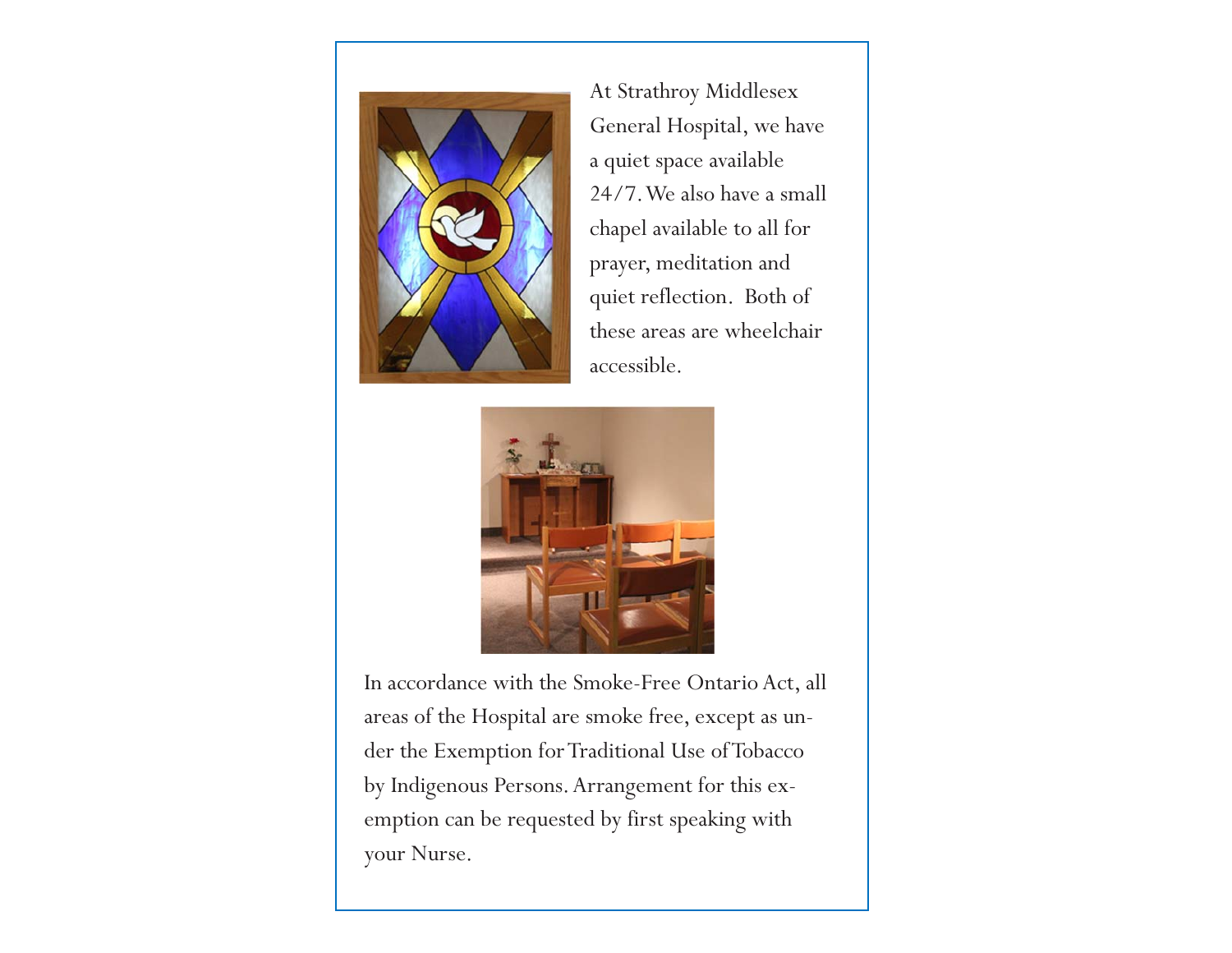## Our Spiritual Care Team

**Caring for the Human Spirit** 



**Cheryl Bolton is an ordained minister in the United Church of Canada. My pastoral charge Glencoe/Appin is a two point charge within the United Church of Canada. Both churches are located within the municipality of Southwest Middlesex.** 

**Joan Golden a United Church Minister serving since 2015 Moraviantown United Church, Delaware Nation and also Oneida United Church, Oneida of the Thames. I am married to Rev. Richard Golden, we live in Melbourne. I have also served in Brussels and Ethel United Churches in Huron Country (2000-2005) and St. Andrew's United in St. Thomas, ON (2005-**





**Richard Golden a United Church Minister serving communities of North Ekfrid and Melbourne since 2003 and Wardsville since 2008, married to Rev. Joan Golden, have 2 children, 2 grandchildren and 1 grandpuppy, grew up in the Kingsville area, worked several years for the Town of Kingsville, and have served as minister in Englehart, Charlton, Earlton and later Monkton**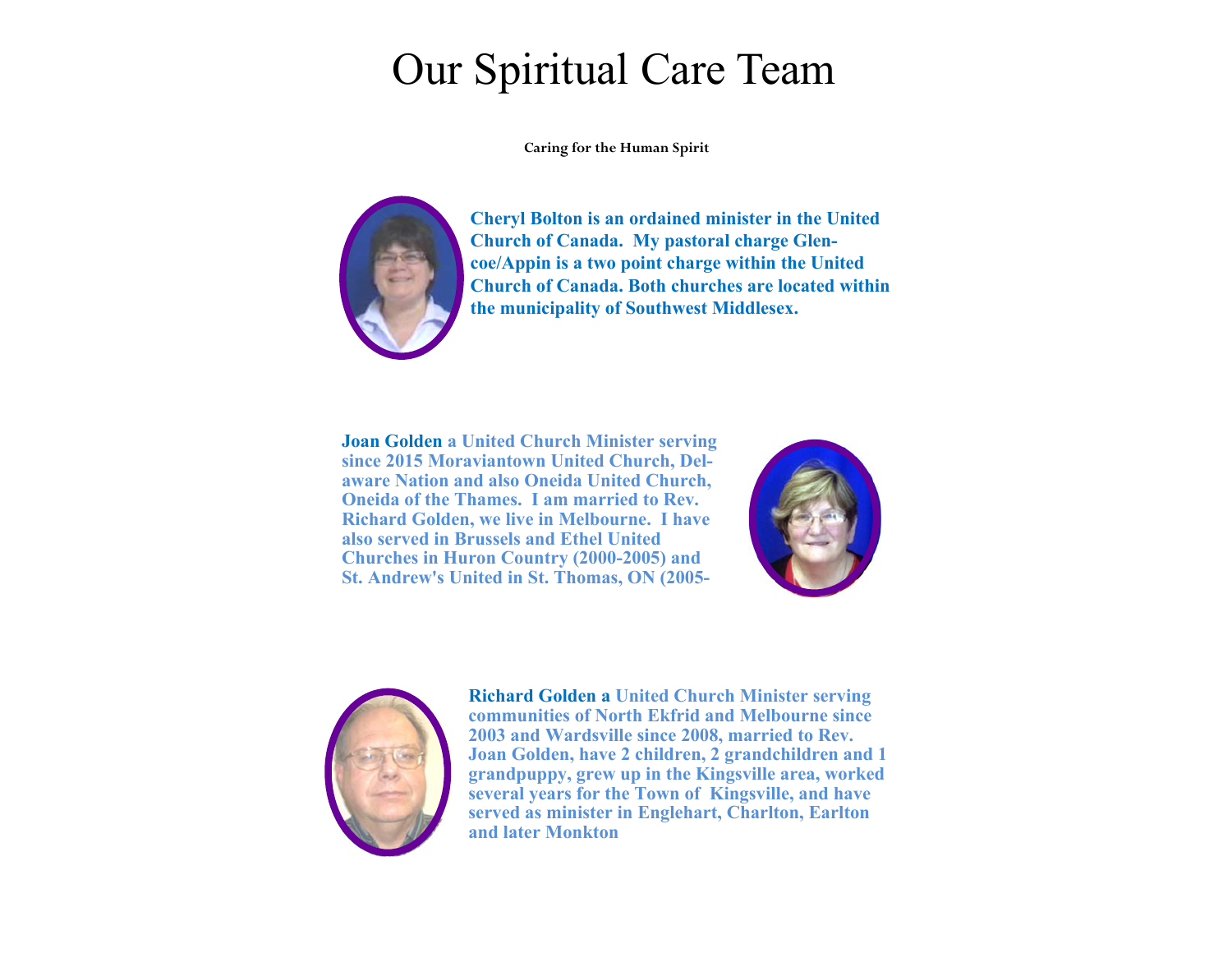## Our Spiritual Care Team

**Caring for the Human Spirit** 



**Rev. Brad Morrison, D.Min., R.P. (CRPO) is an ordained minister serving Strathroy United Church. He is a Registered Psychotherapist with a doctorate in pastoral counselling and marriage and family studies. Brad is assistant professor at Huron University (UWO) teaching counselling.** 

**Pastor Doug Watson has served on the team of Volunteer Chaplains at SMGH since October 1998. He has been married for 40 years and has lived in Strathroy for 22 years. He has 4 daughters and 8 grandchildren. He loves helping people and providing spiritual care and comfort to those in need. Much of his work as a Pastor over the last 40+ years has been with children and seniors. A favourite Bible verse is:** "**Whatever you do, work heartily, as for the Lord and not for men." ( Colossians 3:23, ESV)** 

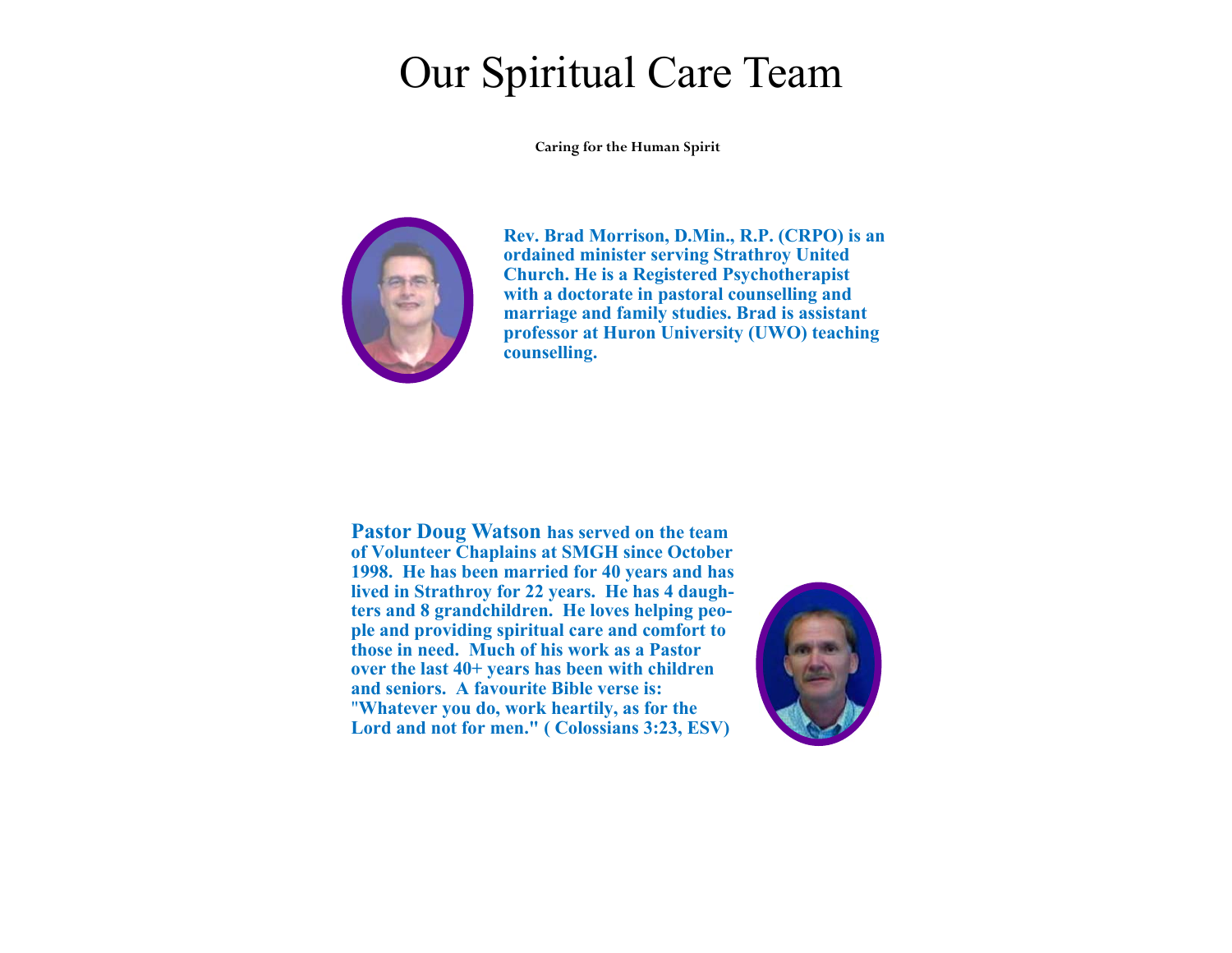#### *Patients and families may recognize some of the difficult issues caused by emotional/spiritual distress:*

- $\Rightarrow$  Questioning the meaning of life and/or suffering
- $\Rightarrow$  Feelings of anger or hopelessness; not feeling heard
- $\Rightarrow$  Difficulty sleeping and/or stressful dreams
- $\Rightarrow$  Breakdown in communication; inability to talk about what you're experiencing
- $\Rightarrow$  Feelings of depression/anxiety; e.g. fear of death; reluctance to discuss mortality
- $\Rightarrow$  Questioning beliefs or experiencing sudden doubts about spiritual or religious beliefs
- $\Rightarrow$  Asking why this situation occurred; perhaps feeling punished
- $\Rightarrow$  Needing spiritual help or guidance; e.g. feeling abandoned



### Spiritual Care Ministry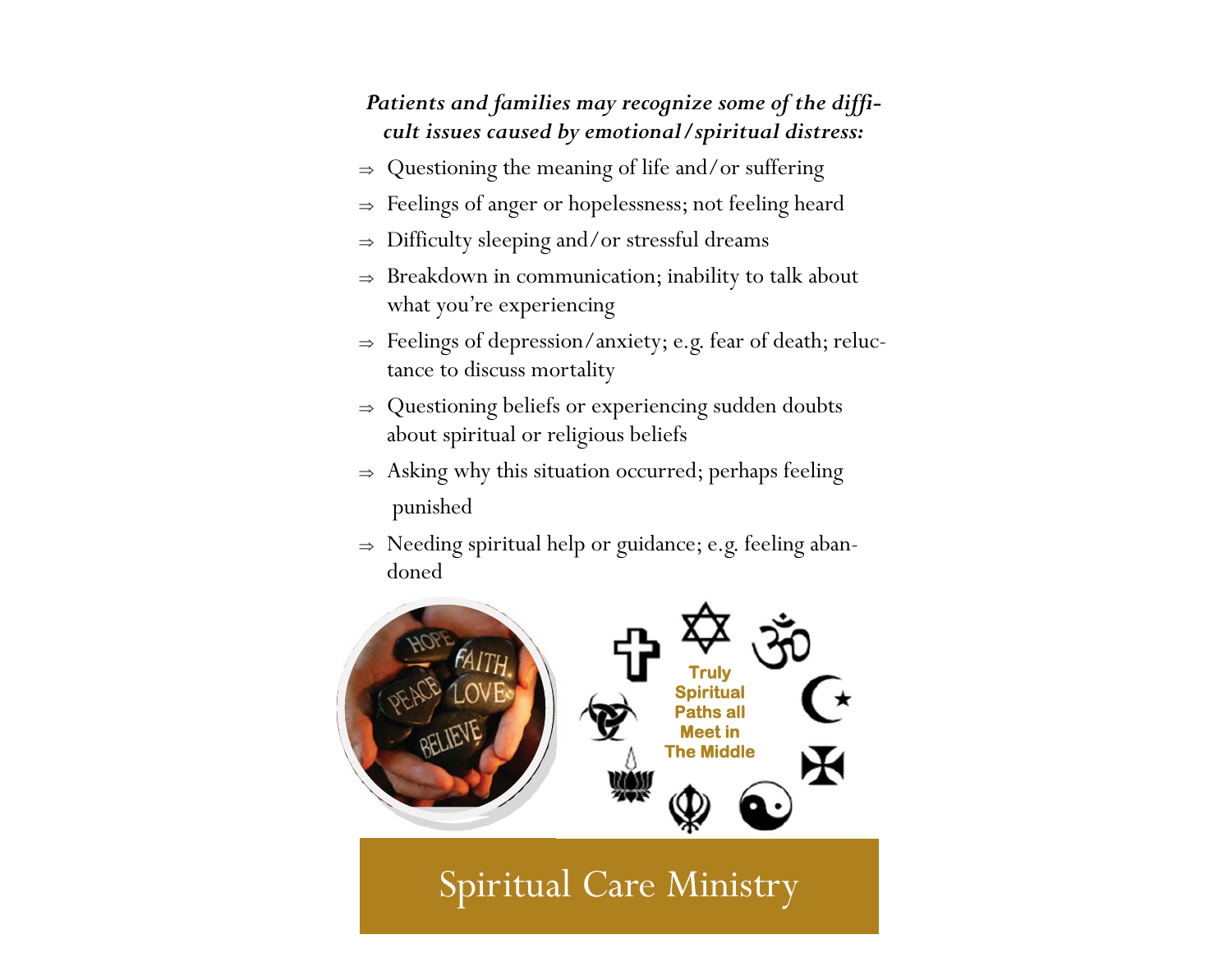

*You might benefit by having a non-judgemental, non-medical professional provide some guidance, so that you can cope with whatever is ahead:* 

- $\Rightarrow$  Having your feelings acknowledged and validated
- $\Rightarrow$  Redefining a sense of hope in the midst of despair
- $\Rightarrow$  Working with family conflict as it relates to your palliative journey
- $\Rightarrow$  Helping to make peace with your life story; finding forgiveness and acceptance
- $\Rightarrow$  Discovering resilience in the face of your life-limiting illness
- $\Rightarrow$  Finding ways for you and your family to cherish memories (legacy work)
- $\Rightarrow$  Defining meaning, purpose and value on your journey
- $\Rightarrow$  Addressing any rituals that bring inner peace